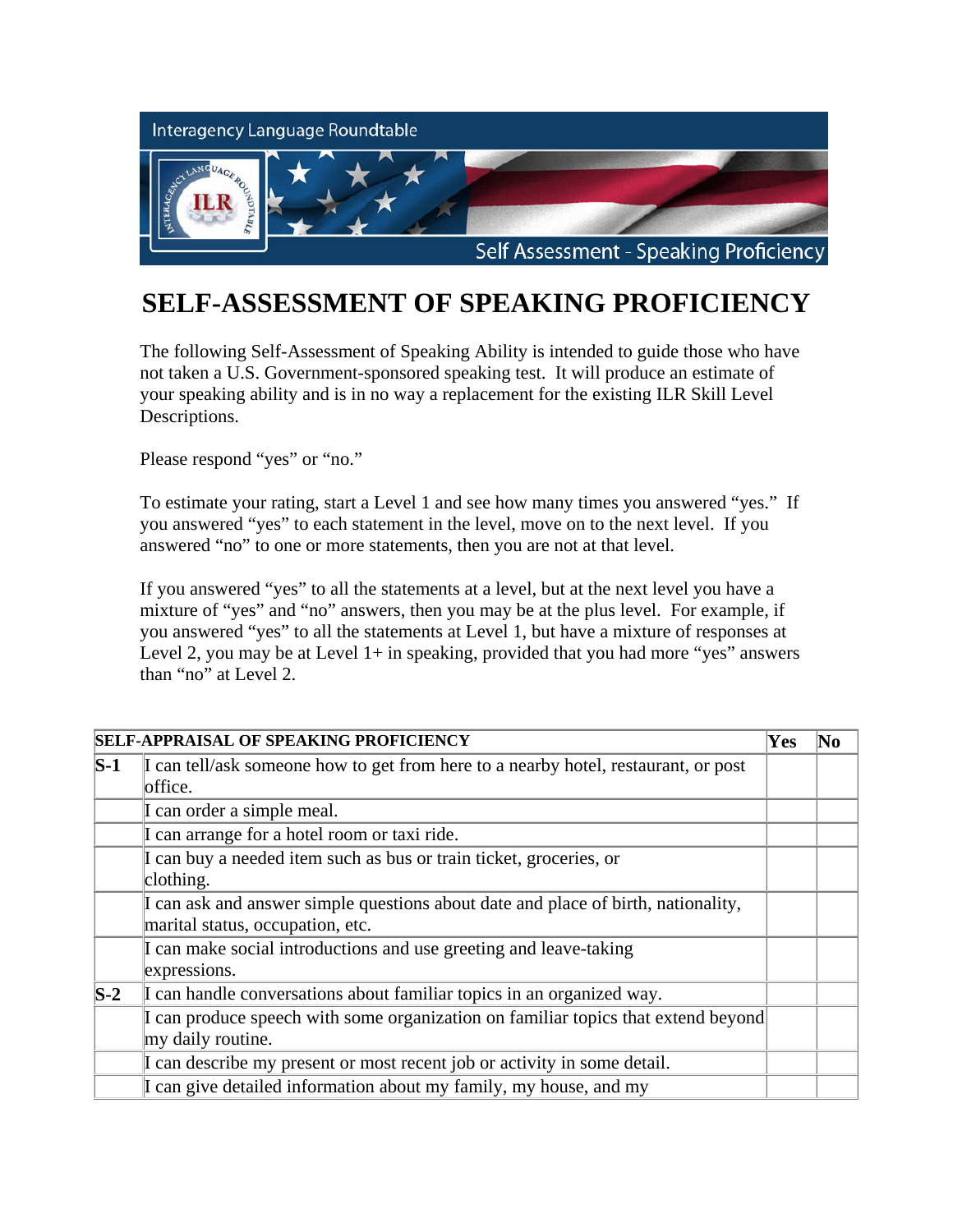|                       | community.                                                                                                                                                                              |  |
|-----------------------|-----------------------------------------------------------------------------------------------------------------------------------------------------------------------------------------|--|
|                       | I can interview an employee, or arrange for special services (taking care of details<br>such as salary, qualifications, hours, specific duties).                                        |  |
|                       | I can give a brief autobiography including immediate plans and hopes.                                                                                                                   |  |
|                       | I feel confident that when I talk with native speakers on topics such as those<br>mentioned above, they understand me most of the time.                                                 |  |
|                       | I can take and give simple messages over the telephone, or leave a message on<br>voice mail.                                                                                            |  |
|                       | I can describe in detail a person or place that is very familiar to me.                                                                                                                 |  |
|                       | I can report the facts of what I have seen recently on television news or read in the<br>newspaper.                                                                                     |  |
|                       | I can talk about a trip or some other everyday event that happened in the recent<br>past or that will happen soon.                                                                      |  |
| $\mathbf{S}\text{-}3$ | I feel that I have a professional command, rather than just a practical one, of the<br>language.                                                                                        |  |
|                       | There are few grammatical features of the language that I try to avoid.                                                                                                                 |  |
|                       | I rarely find myself unable to finish a sentence because of linguistic limitations<br>(grammar or vocabulary).                                                                          |  |
|                       | I find it easy to follow and contribute to a conversation among native speakers.                                                                                                        |  |
|                       | I can speak to a group of educated native speakers on a professional subject and be<br>sure I am communicating what I want to, without obviously irritating them<br>linguistically.     |  |
|                       | I can, on a social occasion, defend personal opinions about social and cultural<br>topics.                                                                                              |  |
|                       | I can cope with difficult situations such as broken-down plumbing, an undeserved<br>traffic ticket, or a serious social or diplomatic blunder made by a colleague or me.                |  |
|                       | I can use the language to speculate at length about abstract topics such as how<br>some change in history or the course of human events would have affected my life<br>or civilization. |  |
|                       | In professional discussions, my vocabulary is extensive and precise enough to<br>enable me to convey my exact meaning.                                                                  |  |
|                       | I am able to adjust my speech to suit my audience, whether I am talking to<br>university professors, close friends, employees, or others.                                               |  |

|                                                                            | $\mathbf{Yes}$ |  |
|----------------------------------------------------------------------------|----------------|--|
| S-4  I consistently use the language in a sophisticated and nuanced way to |                |  |
| effectively communicate with great precision.                              |                |  |
| I practically never make a grammatical mistake.                            |                |  |
| I can carry out any job assignment as effectively as if in my native       |                |  |
| language.                                                                  |                |  |
| I can persuade someone effectively to take a course of action in a         |                |  |
| sensitive situation such as to improve his/her health, reverse a decision  |                |  |
| or establish a policy.                                                     |                |  |